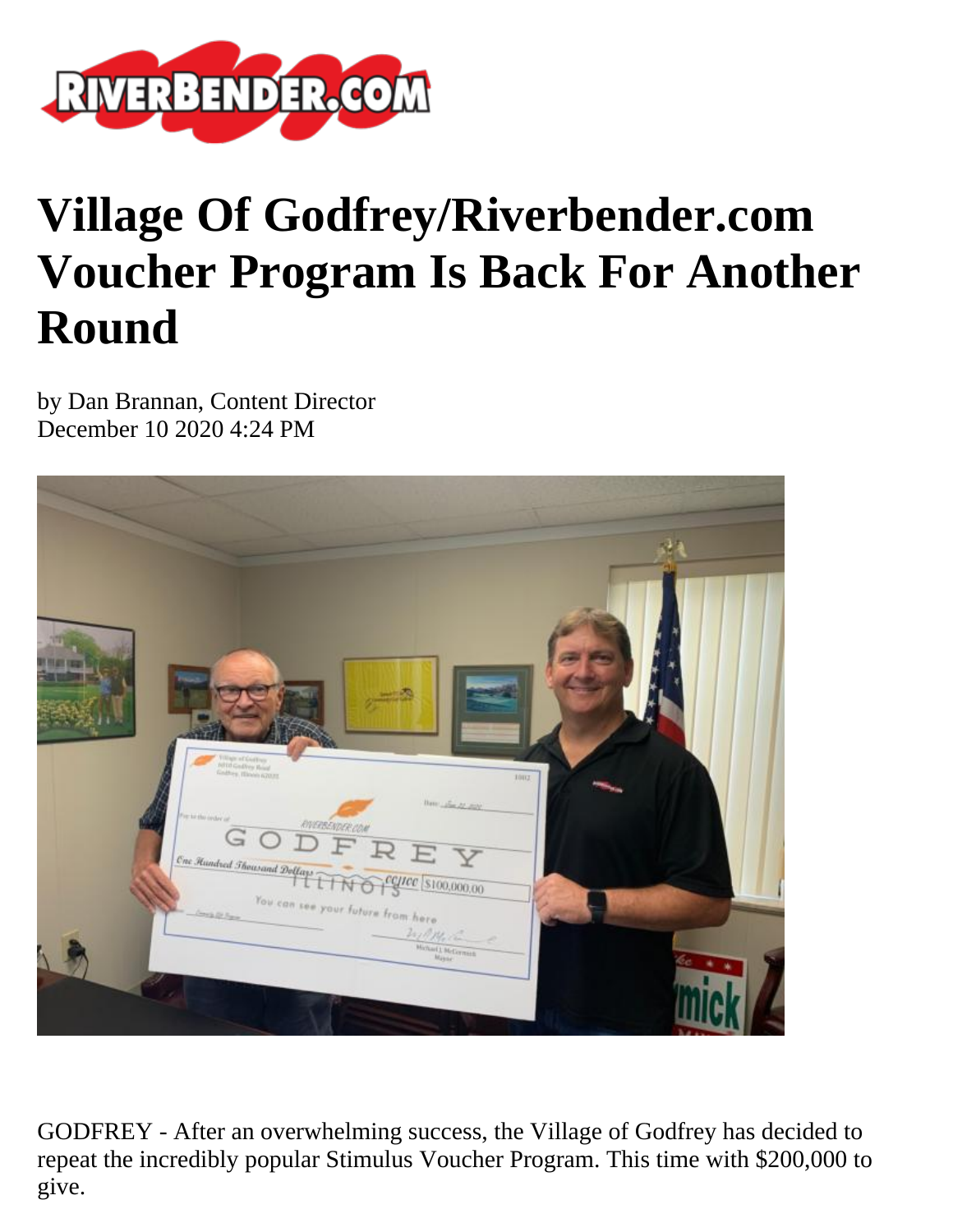The Godfrey Stimulus Voucher Program has been very successful, putting nearly \$400,000 back into the Godfrey economy for local businesses. This program was done in partnership between Riverbender.com and the Village of Godfrey. It allows shoppers the ability to purchase half-price vouchers to many area restaurants and retail stores.



Funding for the program was made possible through allocations from the Godfrey Business District, which was established in 2011. Within the business district, retailers collect an additional 1% sales tax. The additional sales tax is then used to fund economic development initiatives within the business district.

"This was an opportunity to get some of those dollars directly back to the businesses and residents who had paid into the district," said Godfrey Mayor Mike McCormick.

Riverbender.com Owner/CEO John Hentrich said the program has been a huge success and he is excited to start another round for Godfrey residents and businesses.

"The first round of the Godfrey voucher program went very well," he said. "We had 29 businesses participate. We are hoping to kick this off on December 14 and it will go until June 30. We hope to retain the businesses we had and add even more this time."

Mayor McCormick said working with John Hentrich and Riverbender.com as a partner for this program has worked well.